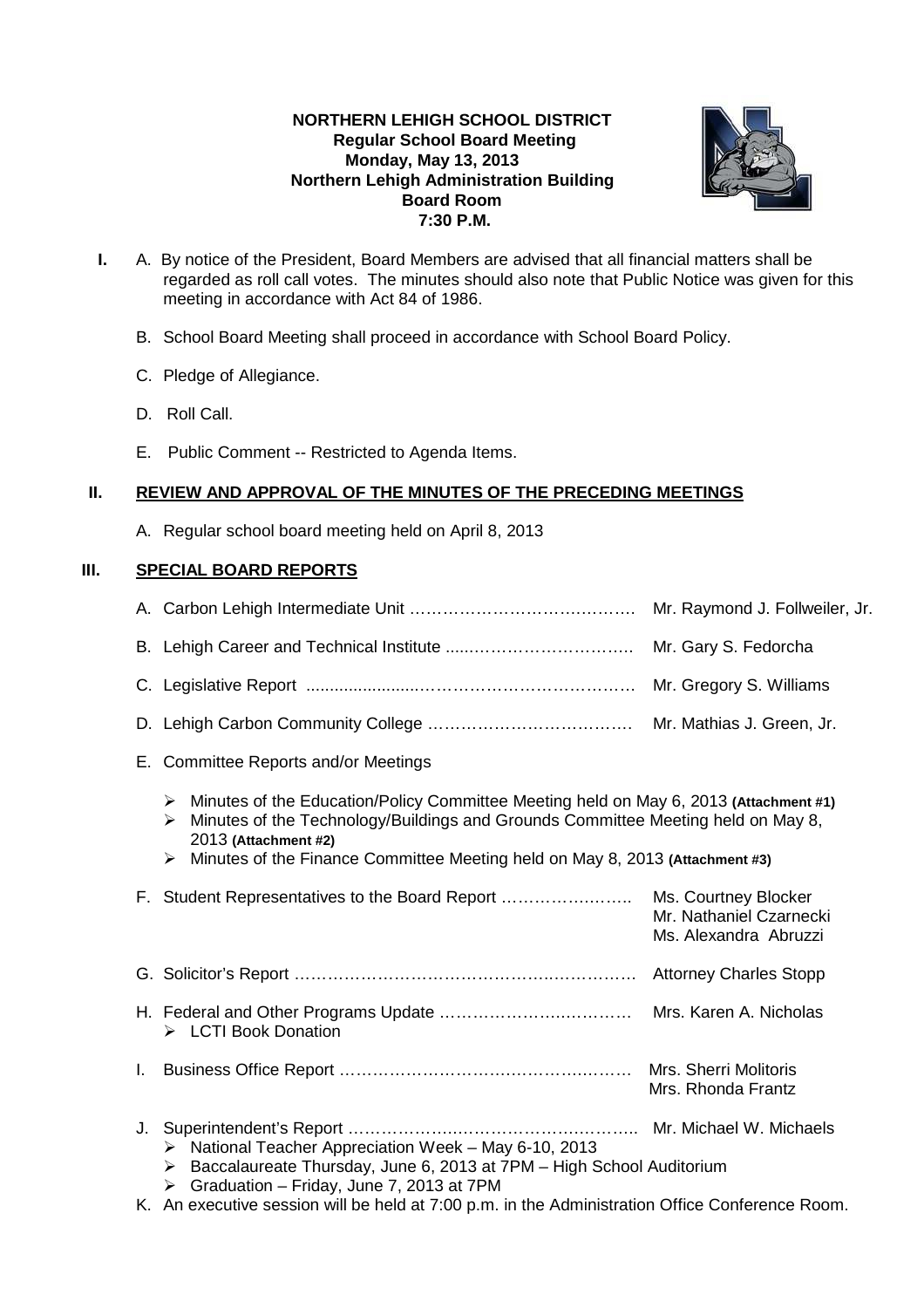## **IV. PERSONNEL**

#### A. Retirements/Resignations

- 1. Accept the retirement resignation of Gail Barilla from her position as High School Special Education teacher effective June 10, 2013. Mrs. Barilla will be retiring from the Northern Lehigh School District after 20 years of service.
- 2. Accept the retirement resignation of Sharon Williams from her position as Elementary School Librarian effective June 11, 2013. Mrs. Williams will be retiring from the Northern Lehigh School District after 32 years of service.
- 3. Accept the retirement resignation of Scott Wetzel from his position as Slatington Elementary Custodian, effective the end of the work day June 30, 2014. Contract language states that custodial/maintenance employees who have worked for the district more than 20 years and give notice to the district of retirement 12 ½ months prior to retirement date shall receive an additional \$500.00 upon retirement. Mr. Wetzel will retire June 2014 after 32 years of service.

#### B. Resignations

 Accept the resignation of Scot Engler from his position as Director of Special Education, effective June 10, 2013. Mr. Engler has taken a position in another school district.

#### C. Administrative Transfers

| 1. Michele Dotta       |                                                                                      |
|------------------------|--------------------------------------------------------------------------------------|
| Assignment:            | Director of Special Education, replacing Scot Engler who<br>has resigned             |
| Salary:                | \$92,500 (prorated 2013-2014 school year)                                            |
| <b>Effective Date:</b> | On or About August 1, 2013                                                           |
| 2. Scott Pyne          |                                                                                      |
| Assignment:            | Slatington Elementary School Principal, replacing Linda<br>Marcincin who has retired |
| Salary:                | \$92,000                                                                             |
| <b>Effective Date:</b> | July 1, 2013                                                                         |
| 3. Tanya Simms         |                                                                                      |

 Assignment: High School Assistant Principal, replacing Scott Pyne who was administratively transferred Salary: \$80,000 (prorated 2013-2014 school year) Effective Date: August 1, 2013

#### D. Rescind Co-Curricular Appointment 2012-2013

 Rescind the appointment of Angela Shoemaker from her position as Senior Class Advisor in the amount of \$640.89 for the 2012-2013 school year which was originally approved at the August 13, 2012 board meeting.

#### E. Co-Curricular Appointments 2012-2013

1. Approve Angela Shoemaker for Senior Class Advisor for the period July, 2012 – December, 2012 in the amount of \$320.45.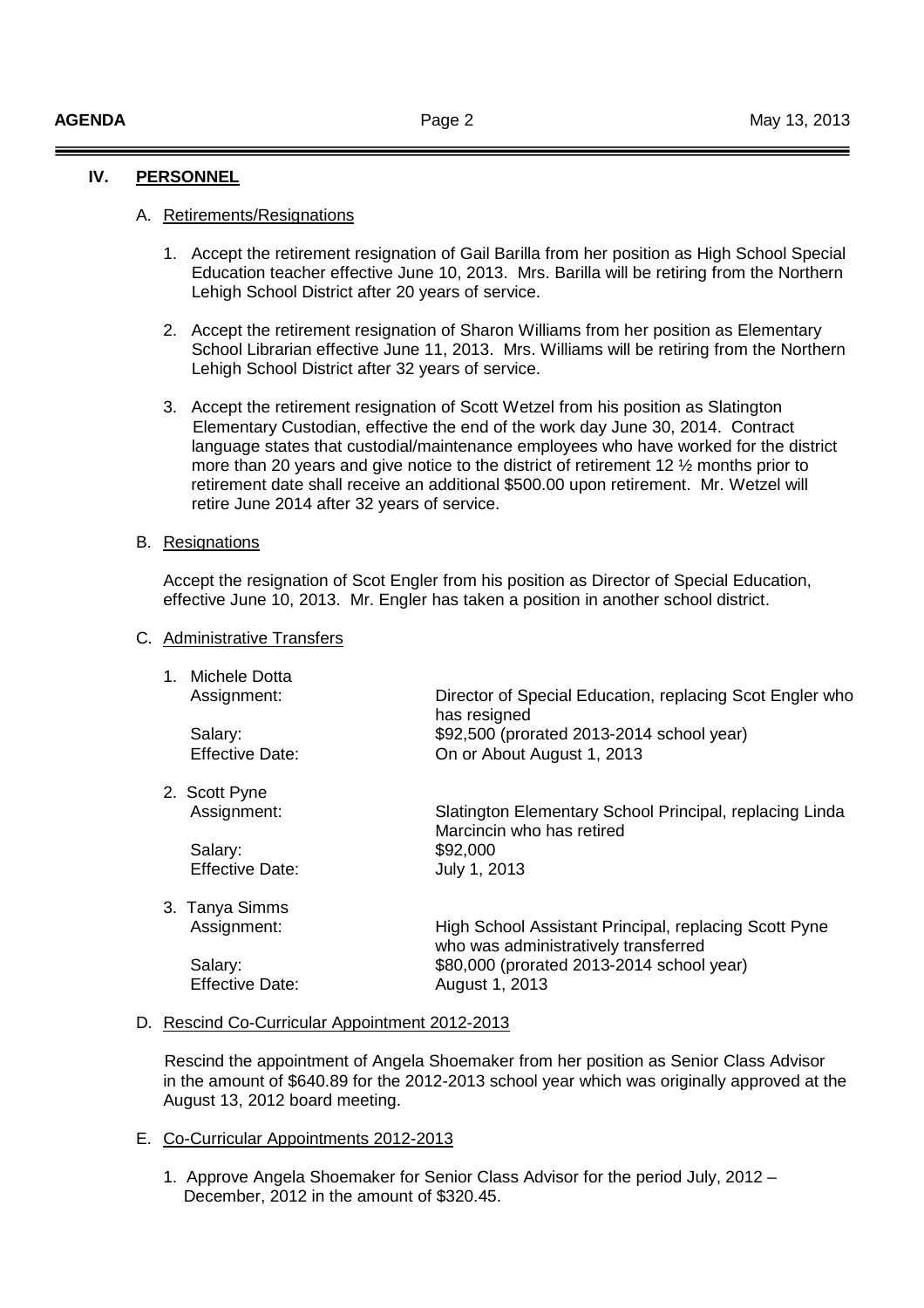- 2. Approve Candice Saville for Senior Class Advisor for the period January, 2013 June, 2013 in the amount of \$320.45.
- F. Co-Curricular Appointments 2013-2014

| Scott Snyder*                                         | <b>Assistant Wrestling Coach</b> | \$4,604.11 |  |  |  |
|-------------------------------------------------------|----------------------------------|------------|--|--|--|
| Christopher Lalik*                                    | Assistant Wrestling Coach (JH)   | \$4,604.11 |  |  |  |
| *Pending verification of missing personnel file items |                                  |            |  |  |  |

- G. Co-Curricular Volunteers 2013-2014 Andrew Arnold\* Assistant Wrestling Coach Adam Hluschak\* Assistant Wrestling Coach Brett Martinez Assistant Wrestling Coach  **\*Pending verification of missing personnel file items**
- H. Game Workers 2012-2013

 Approve the following person as a Game Worker for the 2012-2013 school year. Game Workers consist of ticket sellers and takers, game announcers, scoreboard operators, timers, field judges, scorekeepers. Rate of pay is consistent with the rates approved on the 2012- 2013 Supplementary Personnel Salary Schedule: Vonda Lorson

## I. Substitute

1. Instructional

Approve the following substitute teachers for the 2012-2013 school year at the 2012-2013

substitute teacher rates as approved on the Supplementary Personnel Salary Schedule:

| Carol Fella*                                          | Music            |  |
|-------------------------------------------------------|------------------|--|
| Caitlin Makoul*                                       | Elementary & ESL |  |
| Stephanie Mohler                                      | Elementary       |  |
| *Pending verification of missing personnel file items |                  |  |

## 2. Non-Instructional

 a. Approve the following individual as a substitute cafeteria worker, custodian and teachers aide for the 2012-2013 school year at the 2012-2013 substitute rates as approved on the Supplementary Personnel Salary Schedule:

#### Rosetta Strohl

 b. Approve the following individual as a substitute cafeteria worker and teachers aide for the 2012-2013 school year at the 2012-2013 substitute rates as approved on the Supplementary Personnel Salary Schedule:

Dima Hanna

## **V. POLICY**

- A. Board Policy First Reading
	- 1. Approve school board policy #334.1 Professional Employees Benevolence Sick Leave, as presented after first reading. **(Attachment #4)**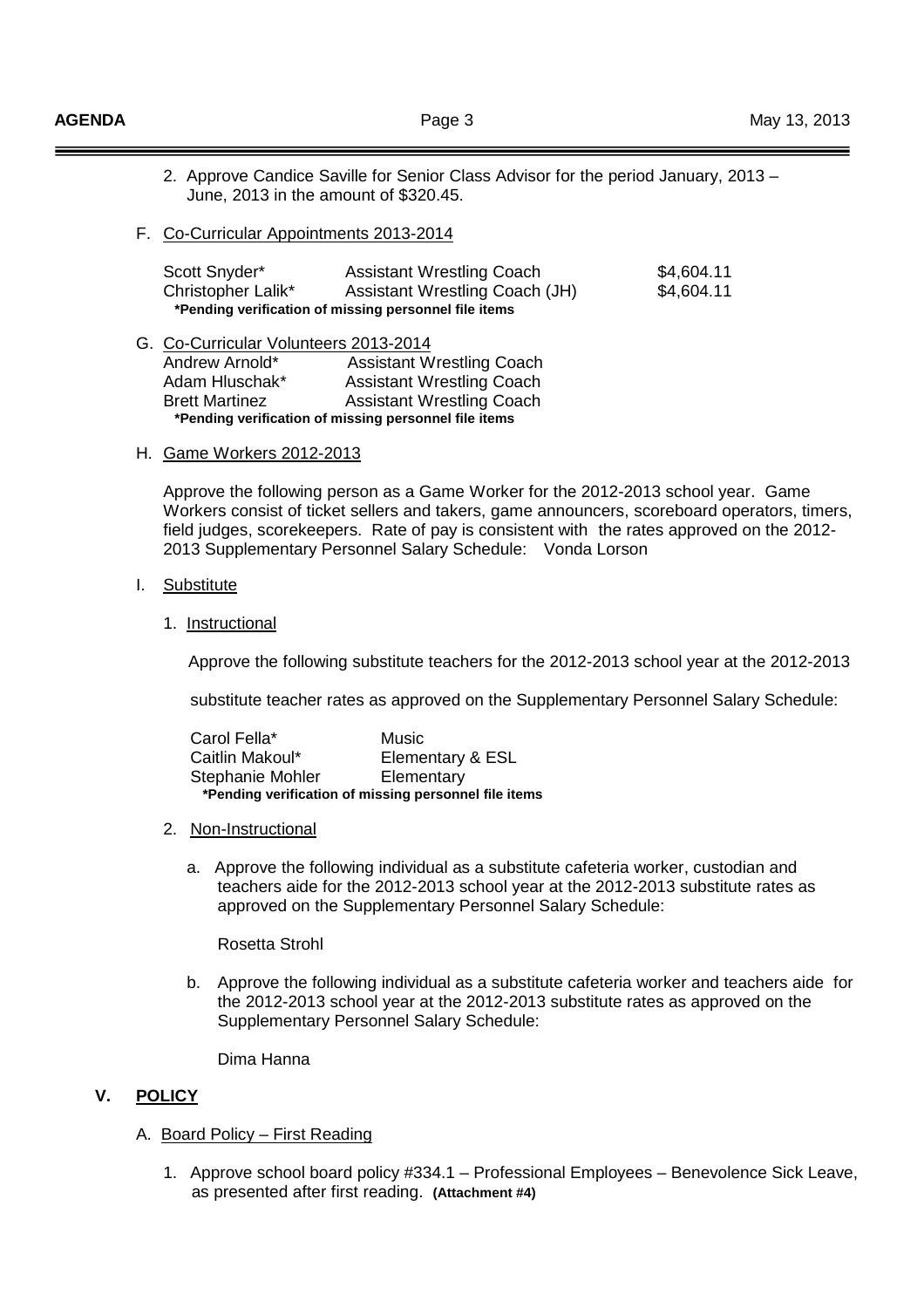2. Approve school board policy #806 – Operations – Child/Student Abuse, as presented after first reading. **(Attachment #5)** 

## B. Homebound Instruction

It is recommended that the Board of Education grant homebound instruction for a  $10<sup>th</sup>$  grade student, Student No.1515600 for five hours per week, effective April 15, 2013 and continuing until approximately September 1, 2013.

# **VI. CONFERENCES**

A. Susan Bahnick – PA School Nutrition Programs Conference, Healthy School Meals – June 9- 10, 2013 – The Penn Stater Hotel – State College, PA – Lodging - \$213.84, Meals - \$50.00, Travel - \$182.91. Total Approximate Cost: \$446.75 – Funding: Food Services Budget. **(Attachment #6)**

## **VII. CURRICULUM AND INSTRUCTION**

- A. Approve to contract with Art Feinberg as an independent contractor school psychologist for the 2013-2014 school year. Mr. Feinberg will be employed on an as needed basis to assist the Special Education Department with student psychological services. Rate of pay will be \$350.00 per day and will not exceed 90 days.
- B. Approve to employ the following teachers: Susan Beil, Courtney Seremula and Elizabeth Vasquez, at a rate of \$27.00 per hour and instructional aide, Stephanie Stillwell, at a rate of \$12.88 per hour to conduct an Extended School Year Program for special education students in our district. The program will be for four hours a day and take place from July 9 – August 1, 2013 on Tuesday, Wednesday and Thursday mornings and August 5 – 15, 2013, on Monday, Tuesday, Wednesday and Thursday mornings.
- C. Authorize administration to enter into an agreement with Pediatric Therapeutic Services to provide contracted speech therapists on an as needed basis at a cost of \$68.00 per hour for the 2013-2014 school year. **(Attachment #7)**
- D. Approve to authorize proper officials to enter into an agreement between the Northern Lehigh School District and Around the Clock Nursing, Inc. for the purpose of providing in-school nursing care for student No. 1390061 for the 2013-2014 school year at a cost of \$25 per day or \$40 per day when student is on a field trip and not on school premises.

# **VIII. OLD BUSINESS**

# **IX. NEW BUSINESS**

A. Approve the contract for the Superintendent of Schools, Mr. Michael W. Michaels.  **(Copies distributed to all Board Members)**

## **X. FINANCIAL**

- A. Approve the Following Financial Reports:
	- 1. General Fund month of April
	- 2. NLMS Student Activities Account months of March and April
	- 3. NLHS Student Activities and Scholarship Account months of March and April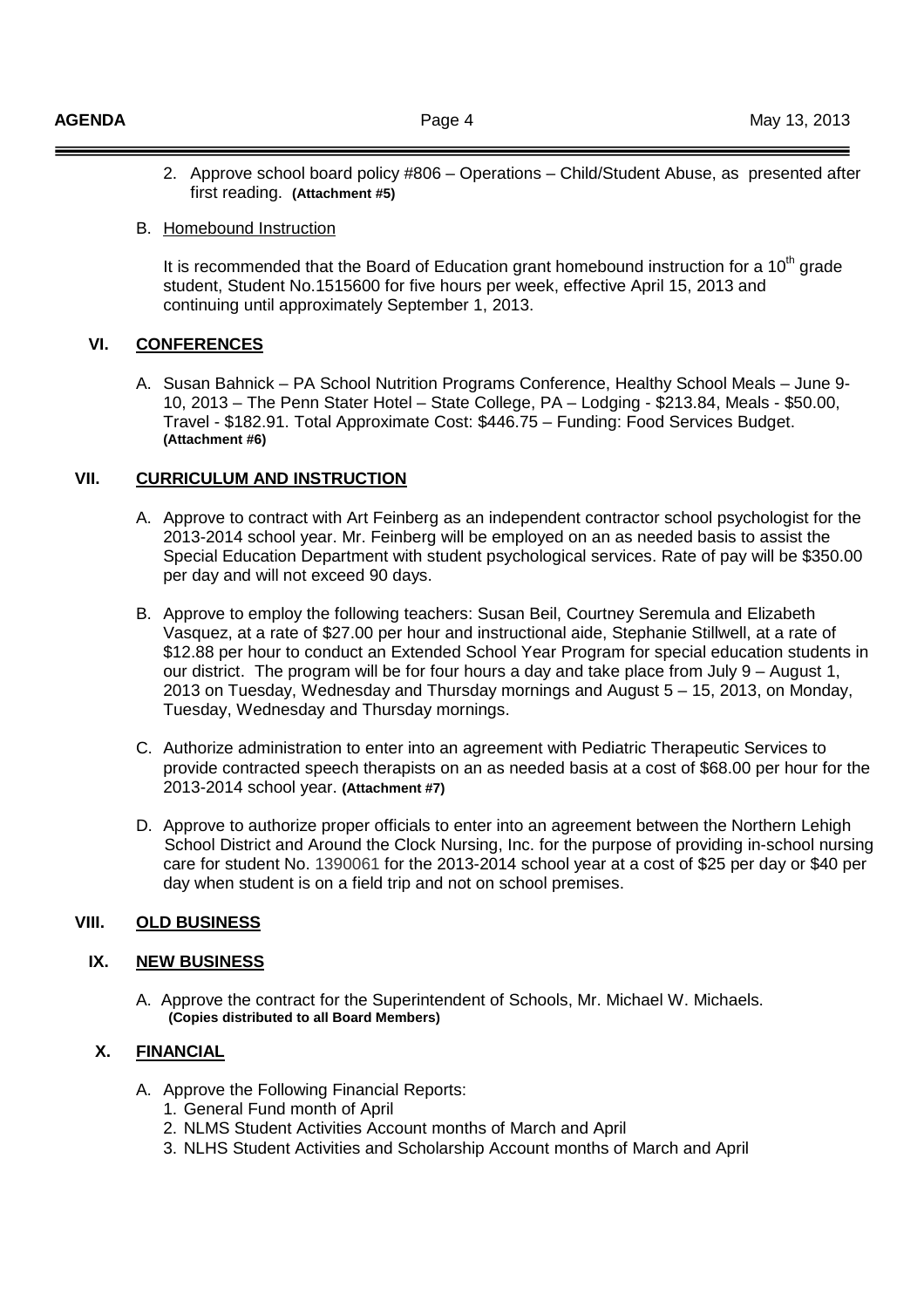- B. Approve the Following List of Bills:
	- 1. General Fund months of April and May
	- 2. Refreshment Stand month of April
	- 3. Cafeteria Fund month of April
	- 4. Capital Construction month of April
- C. Approve the Supplemental Personnel Salary Schedule for the 2013-2014 school year as presented. **(Attachment #8)**
- D. Approve the co-payment amount for student athletes receiving a sports physical from OAA during the 2013-2014 school year at a cost of \$5.00 per student in accordance with school board policy #122.
- E. Approve the awarding of fuel bids to the following companies with a contract period of July 1, 2013 to June 30, 2014: **(Attachment #9)**

**DIESEL FUEL** – Awarded to Papco, Inc. at a cost of \$.3170 (normal blend) per gallon over rack rate on date of delivery and an additional \$.0495 (winterization additive) per gallon over rack rate on date of delivery.

**#2 GRADE FUEL OIL TRANSPORT DELIVERY** – Awarded to Petroleum Traders at a cost of \$.0280 per gallon over rack rate on date of delivery.

**#2 GRADE FUEL OIL TANKWAGON DELIVERY** – Awarded to Papco, Inc. at a cost of \$.4241 per gallon over rack rate on date of delivery.

**UNLEADED GASOLINE** – Awarded to Papco, Inc. at a cost of \$.3547 per gallon over rack rate on date of delivery.

- F. Approve the Resolution Designating Millage Rates Following County-Wide Reassessment of Real Estate Values effective July 1, 2013 as presented. Designating of the millage rates is a result of the current reassessment for Lehigh County. **(Attachment #10)**
- G. Approve submission of PlanCon Part J "Project Accounting Based on Final Costs" to PDE for Slatington Elementary School Project #3532. The PlanCon Part J document has been audited by Gorman & Associates, PC and submission of same will establish a permanent reimbursement rate for these projects. **(Attachment #11)**
- H. Approve the submission of PlanCon Part K for Northern Lehigh School District's General Obligation Bonds, Series 2012. PlanCon K is a required form for bond re-financing. **(Attachment #12)**
- I. Summer Band Camp

Approve a tuition fee of \$30.00 per student for a six-week elementary summer band program and also approve a stipend for summer band program director, Steven Jonkman. Mr. Jonkman's stipend will be equal to the amount collected for student participation but will not exceed \$1,000.00. The summer band program will run on Monday and Wednesday mornings from June 24, 2013 through July 31, 2013.

J. Authorize Administration to enter into contracts with successful bidder for the paving project at the Stadium Parking Lot with a not to exceed amount of \$250,000 to be paid from the Capital projects account needed.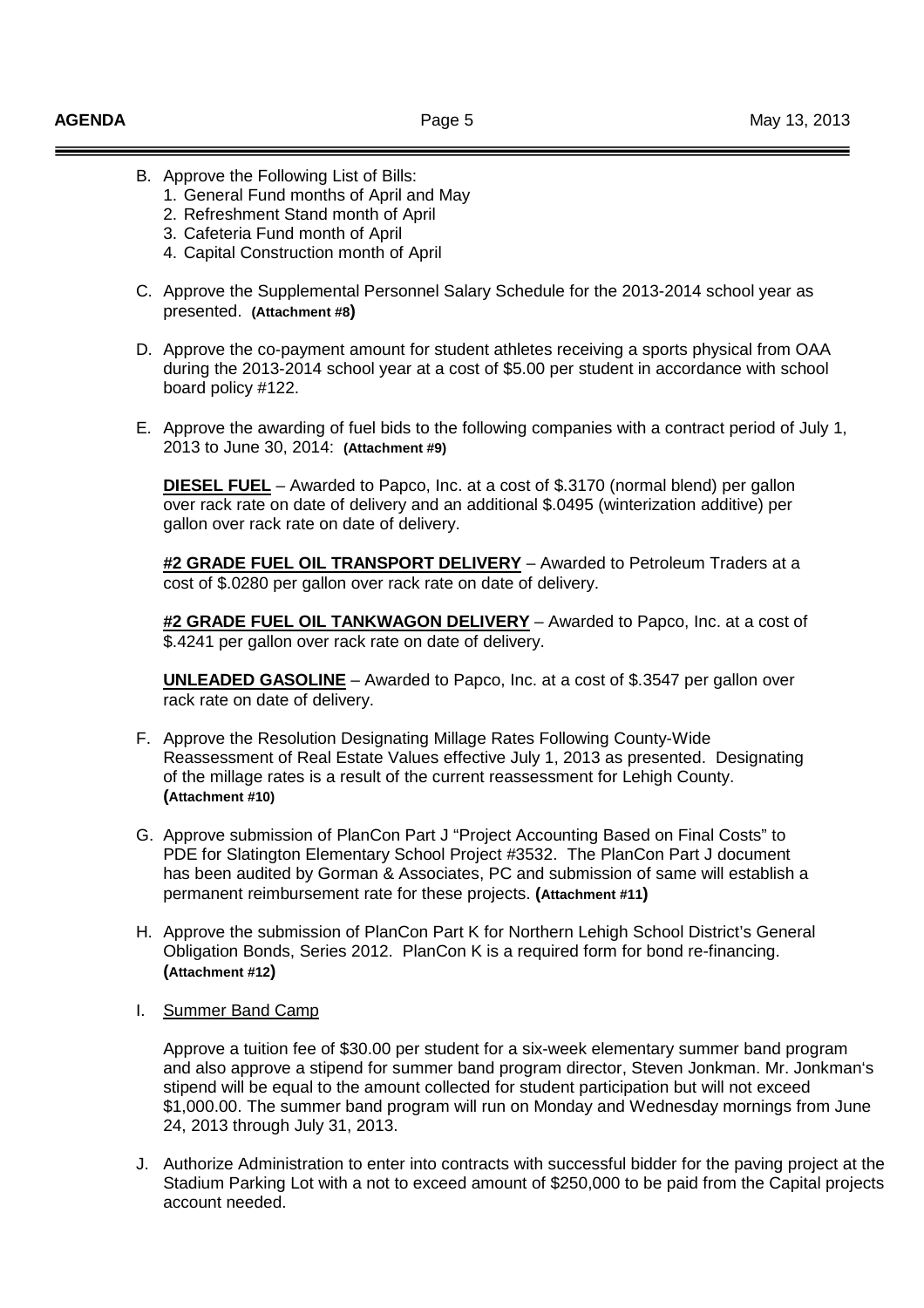- K. Authorize Administration to enter into contracts with successful bidder for the Middle School Door Replacement project with a not to exceed amount of \$57,320 to be paid from the Capital projects account.
- L. Election of Treasurer/Secretary
	- 1. Election of a Treasurer for the 2013-2014 fiscal year, as required by Section 404 of the Pennsylvania School Code of 1949, as amended.

**RECOMMEND** .... That the Board of Education elects as Treasurer for the 2013-2014 fiscal year, effective July 1, 2013 through June 30, 2014.

2. Election of a Secretary for a four (4) year term, as required by Section 404 of the Pennsylvania School Code of 1949, as amended.

**RECOMMEND** ...... that the Board of Education elects Secretary for a four (4) year term, effective July 1, 2013 through June 30, 2017.

## **XI. LEGAL**

Approve to appoint Sweet, Stevens, Williams & Katz, LLP as special counsel for the 2013-2014 school year. The hourly rate for non-routine matters will be \$185.00 per hour. The rate for routine or general advice will be \$140.00 per hour. The hourly rate for legal assistants for routine and nonroutine matters will be \$115.00 per hour. There is no increase over last year's rates.

## **XII. CORRESPONDENCE**

## **XIII. INFORMATION**

- A. Minutes of the Lehigh Career & Technical Institute Joint Operating Committee meeting held on March 27, 2013.
- B. Minutes of the Lehigh Carbon Community College Board of Trustees meeting held on March 7, 2013 and April 4, 2013.
- C. Minutes of the Carbon Lehigh Intermediate Unit 21 Board of Directors meeting held on March 18, 2013.

## **XIV. ADOPTION OF PROPOSED FINAL BUDGET FOR 2013-2014**

A. It is recommended that the Board of Education adopts the proposed general fund final budget of the Northern Lehigh School District for the 2013-2014 school year in the amount of \$28,509,357.00. This is an increase of \$402,575.00 or 1.4% over last year's figures.

The preliminary budget is adopted with a 20.1681 millage rate for Lehigh County and a 57.3059 millage rate for Northampton County.

## B. **Legal Notice**

 Authorize the Secretary to publish a Legal Advertisement notifying every resident or inhabitant within the territorial limits of the school district of Northern Lehigh attaining eighteen (18) years of age, and every resident or inhabitant in said school district to notify the proper Per Capita Tax Enumerator within twelve (12) months of his or her becoming a resident or inhabitant, in accordance with the School Laws of Pennsylvania, Section 680, as amended June 16, 1972, Act 138. The assessors to contact are as follows: